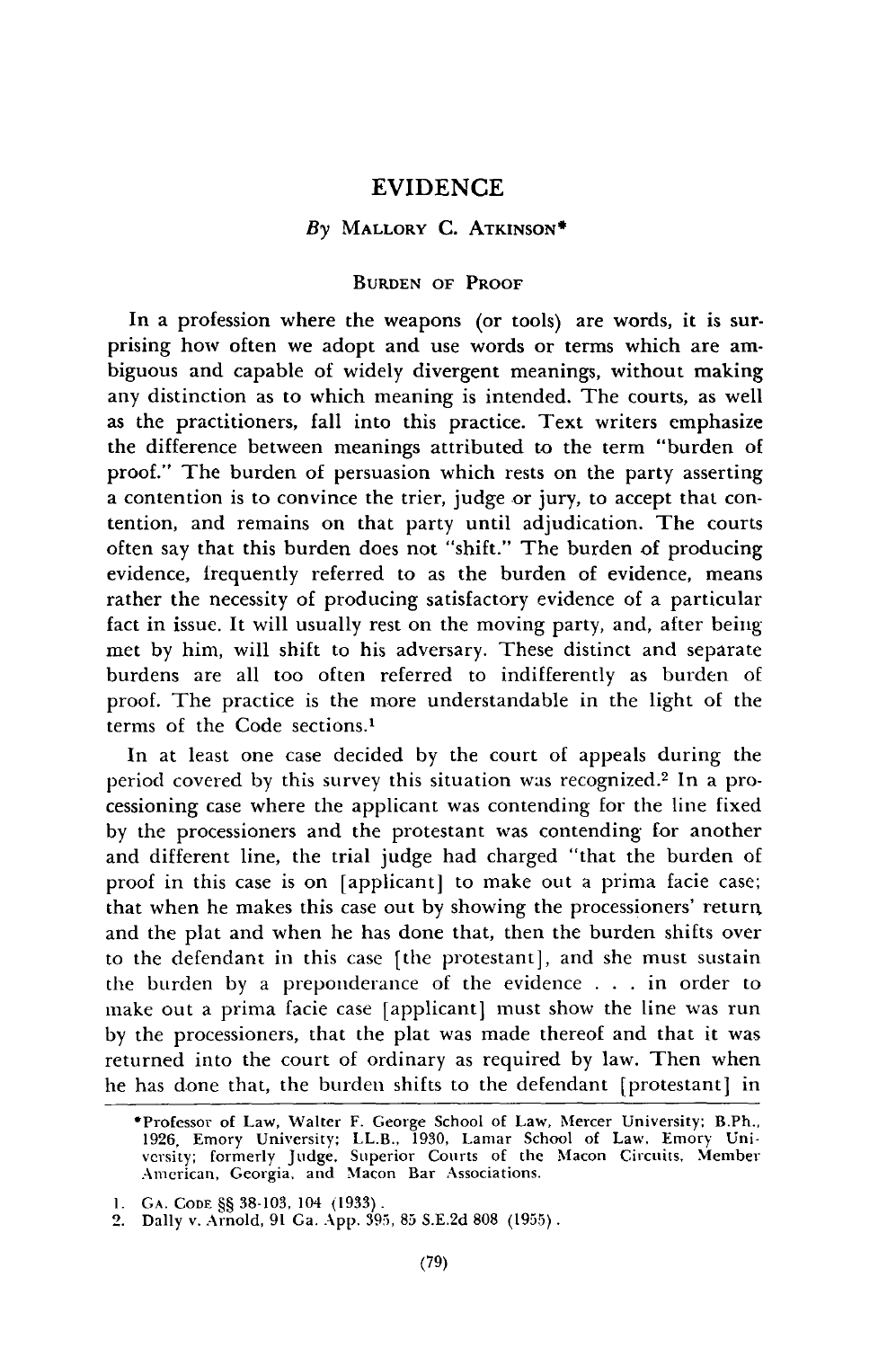#### *MERCER LAW REVIEW*

this case to show the line established by the processioners is not the true line." The defendant-protestant in the single ground of the amended motion for a new trial took exception to this charge on the ground that the law placed the burden on the plaintiff and it was improper for the trial judge to charge that such burden rested upon defendant. The court of appeals approved the charge and held: "It is unquestionably the law that the burden of proof is ordinarily fixed by the pleadings, and does not shift from one party to another. However, the burden of evidence, in reference to some or all the issues in the case, at various stages of the trial shifts from one to the other."

### **PRESUMPTIONS**

Closely related to the burden of proof, and actually frequently controlling the shifting of the burden of producing evidence, are presumptions, another word of varying meanings. Presumption all too frequently is used interchangeably to mean intimation, inference, presumption, or conclusion. Presumptions may be either permissive or compulsory. The cases decided during the period under review, however, were not too involved in these' discrepancies of meaning. The presumption and judicial notice have been facetiously termed the last resort (afterthought) of the lazy lawyer. Actually they may serve on occasion to eliminate the necessity for the production of evidence or to redeem from the failure to produce that evidence. The courts' recognition of these factors rests largely on the strong probability of accuracy and procedural convenience.

In a case seeking an annulment of the parties' marriage on the grounds of the defendant wife's previous marriage to another from whom she was never divorced, the grant of the annulment was sustained.3 The point was made that there was no showing to the effect that the former marriage had not been annuled in Ohio, the then residence of the parties to that marriage. The court held that annulment was a creature of statute not authorized under common law, that Ohio having been part of the Northwest Territory belonging to England, in the absence of any statutes pleaded it would be presumed that the law of Ohio is the common law as interpreted **by** the courts of this state, which did not authorize such annulments (annulments in this state being statutory) .4 In another case where the seller of an automobile was **by** the purchaser vouched into a proceeding in Tennessee to defend the title, in a subsequent action in Georgia the

<sup>3.</sup> Andrews **v.** Andrews, **91** Ga. App. 659, 86 S.E.2d 669 (1955).

<sup>4.</sup> Ga. Laws 1952, p. 149; **GA. CODE ANN.** Ch. 53-6 (Supp. 1954).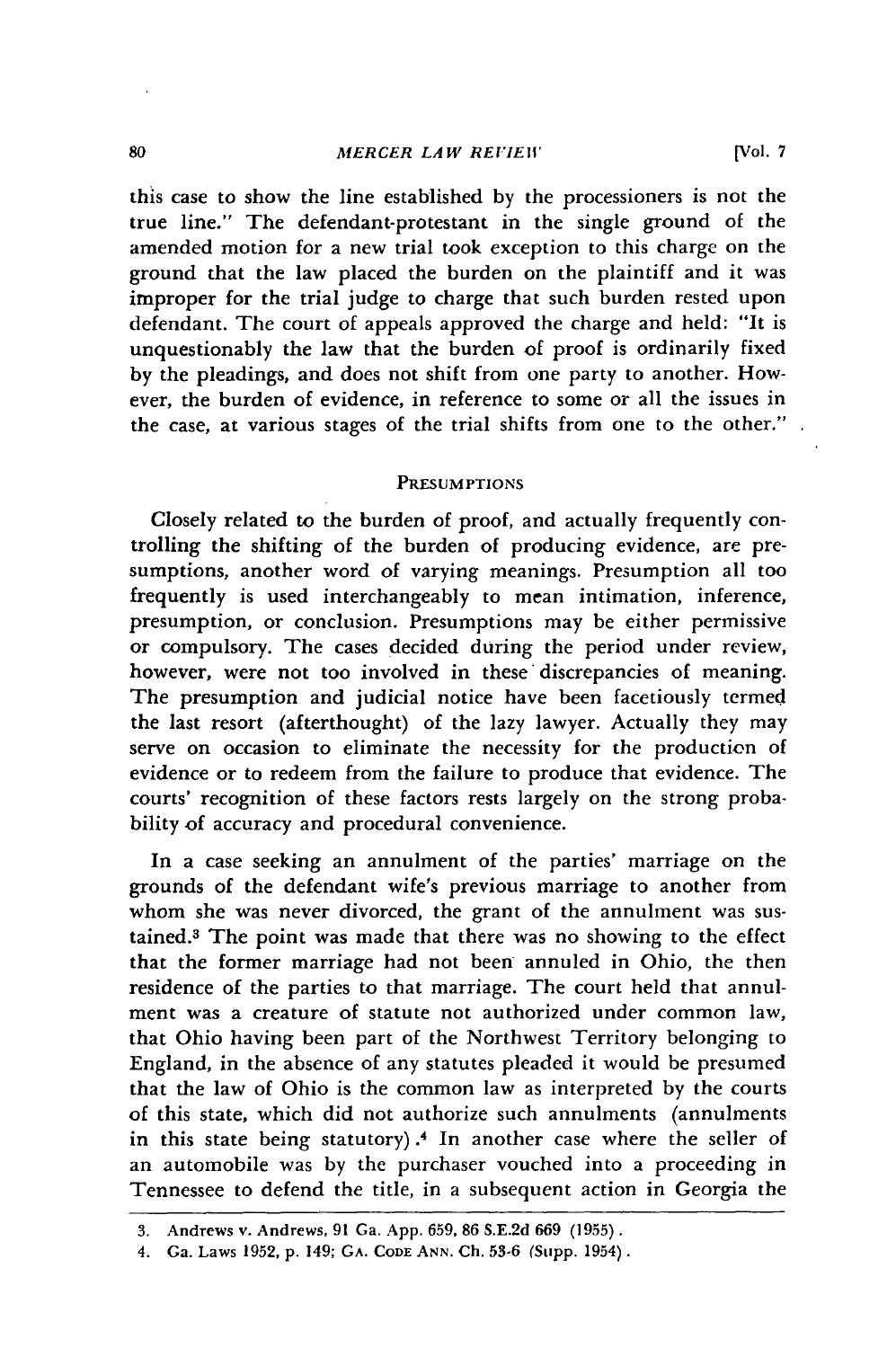#### *EVIDENCE*

seller was held bound by the Tennessee judgment.<sup>5</sup> The Georgia statute on vouchment<sup>6</sup> was held to be simply a codification of the common law and, Tennessee being a part of the original thirteen colonies, it was presumed in the absence of anything to the contrary that the common law of that state is the same as the common law of this state as interpreted by the Georgia courts.

These holdings on presumptions as to common law in no wise mitigate against the again repeated rule that statutory laws of a sister state must be pleaded and proved in this jurisdiction when they are relied on in legal proceedings.<sup>7</sup> In a school bond validation proceeding the court of appeals held: "a) It is presumed that entries and orders of a public official are true," and "b) In the absence of proof to the contrary elections held under legally constituted authority are presumed to be regular and valid."8 This same court in two cases held a death certificate filed pursuant to law was prima facie evidence of the facts stated therein, though such presumption was rebuttable.<sup>9</sup> The supreme court indulged the presumption that the building inspector acted within his authority and according to rules and regulations of the zoning ordinance.<sup>10</sup> The court of appeals, citing recent supreme court cases as authority, held "where there is more than one marriage, the law presumes the last marriage to be valid; and the burden is upon the one attacking it to overcome the presumption by proving its invalidity. . **.** . The presumption as to the validity of the second marriage can be negatived only by disproving every reasonable possibility. The invalidity of the marriage attacked must be shown by clear, distinct, positive and satisfactory proof.<sup>11</sup>

Reliance upon presumption to excuse the introduction of evidence may be a dangerous procedure, as was demonstrated to counsel on both sides of one case of particular interest which traveled through both appellate courts. The trial judge directed a verdict for the insurer in a suit on a policy of life insurance where the insurer introduced evidence of false and material misrepresentations in an application for reinstatement, and the only evidence offered by the beneficiary was as to the good character of the insured. On certiorari from a

<sup>5.</sup> Lowrance Buick Company, Inc., v. Mullinax, 91 Ca. **App. 865, 87** S.E.2d 412 (1955).

<sup>6.</sup> **GA. CODE** § 38-624 (1933).

<sup>7.</sup> Rodale v. Grimes, 211 Ga. 50, 84 S.E.2d 68 (1954). **8.** Searcy v. State of Georgia, 91 Ga. App. 603. 86 S.E.2d 652 (1955). 9. Davis **v.** Atlantic Steel Corporation, 91 Ga. App. 102, 84 S.E.2d 839 (1954);

Family Fund Life Insurance Company **%.** Wiley. 91 Ga. App. 225, 85 S.E.2d 448 (1954).

<sup>10.</sup> Ledbetter v. Callaway, 211 Ga. 607, 87 S.E.2d 317 (1955).

<sup>11.</sup> Robertson **%.** Robertson, 90 Ga. App. 576, 83 S.E.2d **619** (1954).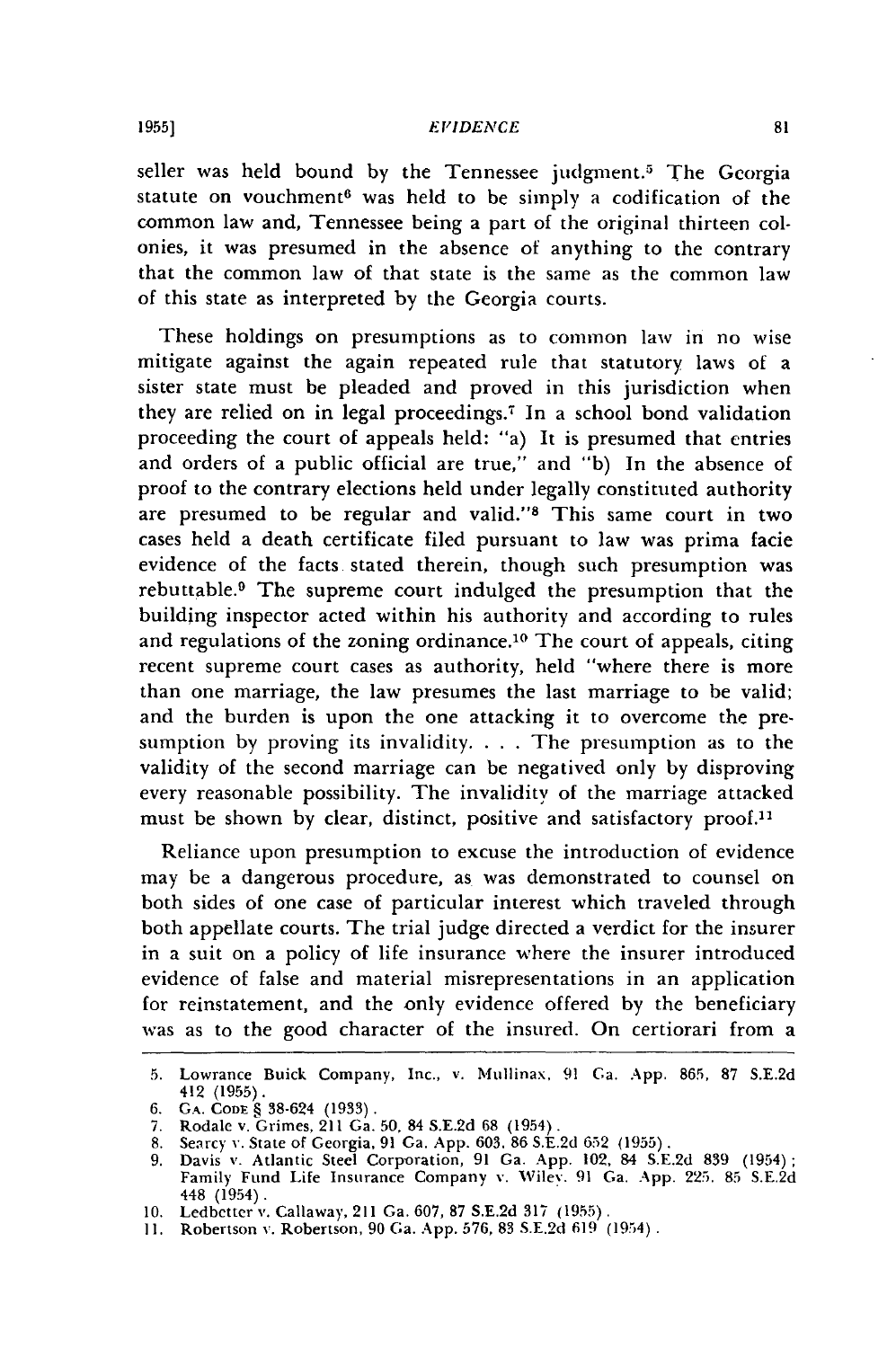reversal **by** the court of appeals, **by** a sharply divided court, the supreme court held that such character evidence was not sufficient to contradict the affirmative evidence of fraud.<sup>12</sup> When the case came back to the court of appeals that court adhered to the reversal of its decision **by** the supreme court, and went on to reverse the trial court on the ground that the insurer had introduced no evidence showing it relied upon such misrepresentations, and "there is no presumption and no required inference that the company relied on the misrepresentations . . from the mere fact that the application was filed and the policy reinstated."13

## **JUDICIAL NOTICE**

The courts took judicial notice of who held the office of Solicitor General of one circuit, 14 and the office of Commissioner of Roads and Revenues of one county.<sup>15</sup> Also, judicial notice was taken that Washington County is a dry county.<sup>16</sup> and the supreme court took judicial notice of other proceedings filed in that court.<sup>17</sup> Two questions of "common knowledge" were recognized by the court of appeals-"that physical conditions almost invariably improve or deteriorate with the passing of time,"<sup>18</sup> and "it is common knowledge that some service stations do mechanical work."<sup>19</sup> The same court held that "this court will take judicial cognizance of the fact that efficient and effective brakes will hold a motor vehicle on an incline unless some external force be applied..... The presumption would be that if the brakes were efficient and would hold the car on the incline unless some external force were exerted, its descent was caused either by the wind or because the brakes were not properly set." <sup>20</sup>

## **OPINION TESTIMONY**

There were during the survey period many cases touching on opinion testimony, its admissibility and probative value, but the decisions did not represent any detectable change in the thinking of the courts.

<sup>12.</sup> Life Insurance Company of Georgia v. Lawler, 211 Ga. 246, 85 S.E.2d **1** (1954).

<sup>13.</sup> Lawler v. Life Insurance Company of Georgia, 91 Ga. App. 443, 85 S.E.2d 81  $(1955)$ .

<sup>14.</sup> Welch v. State, 91 Ga. App. 86, 84 S.E.2d 838 (1954); Robinson v. State, 91 Ga. App. 376, 85 S.E.2d **632** (1955). **15.** Northington v. Candler, 211 Ga. 410 86 S.E.2d 325 (1955).

<sup>16.</sup> Tanner v. State, 90 Ga. App. 789, 84 S.E.2d 600 (1954). 17. Baker v. City of Atlanta, 211 Ga. 34, 83 S.E.2d 682 (1954).

<sup>18.</sup> American Employers' Insurance Co. v. Hardeman, 91 Ga. App. 462, 85 S.E.2d **805** (1955).

<sup>19.</sup> Thomas v. Smith, 91 Ga. App. 508, 86 S.E.2d 353 (1955).

<sup>20.</sup> McClelland v. Northwestern Fire **&** Marine Ins. Co., 91 Ga. App. 640, 86 S.E.2d 729 (1955).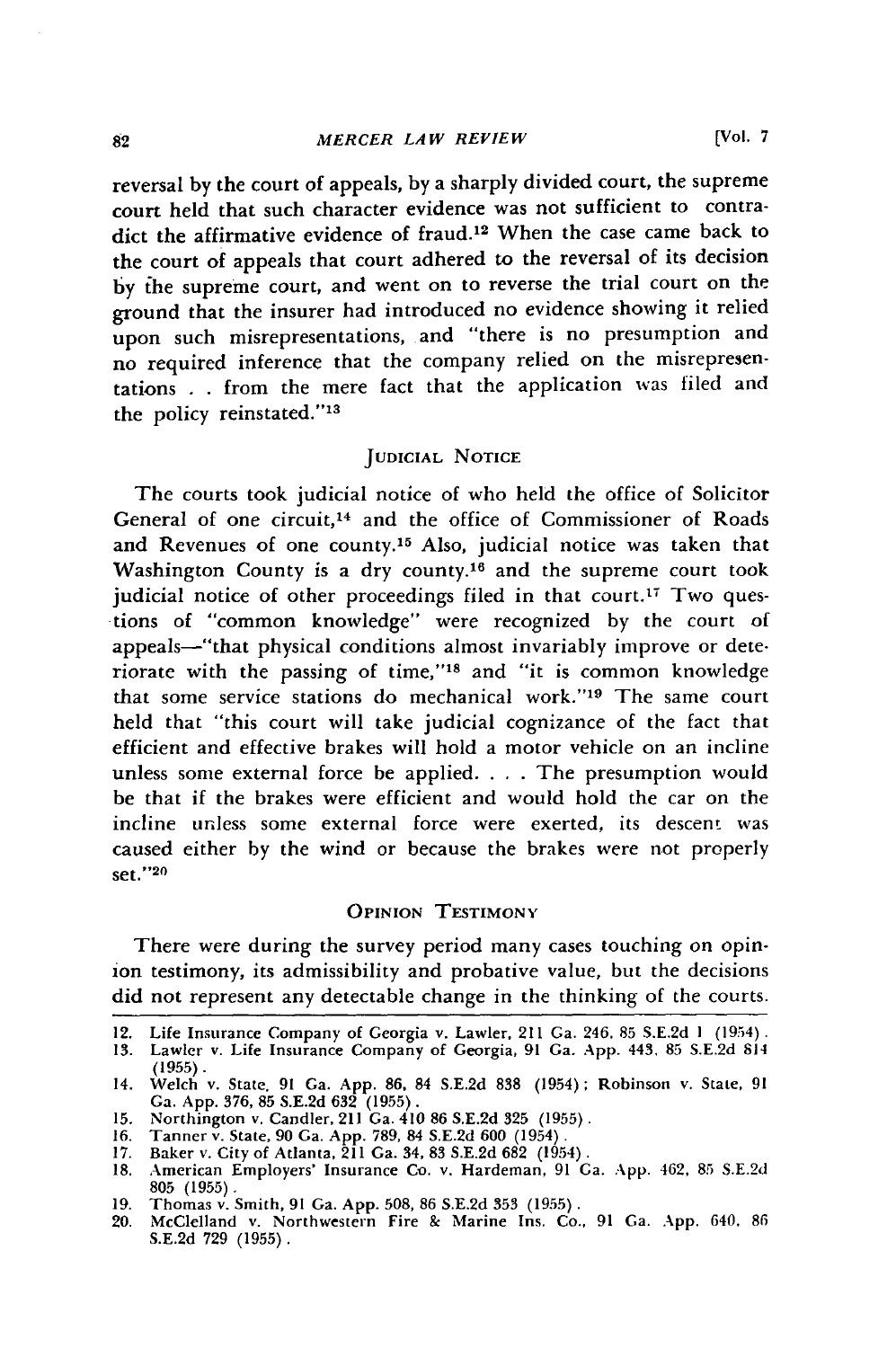Wigmore suggests that such evidence should be rejected only when it is superfluous in the sense that it will be of no value to the jury. $21$ The Georgia courts have not gone so far as to adopt this as a rule, but the trend continues in that direction. The key to admissibility and probative value of an opinion or conclusion of a non-expert witness seems to be the likelihood that the witness has knowledge of facts to sustain his opinion and, unless manifest from the circumstances, ordinarily the opinion testimony is predicated upon facts stated **by** the witness.22

While a subscribing witness to a will may give his opinion as to the sanity of the testator at the time of the execution of the will without stating facts upon which such opinion is founded,<sup>23</sup> still a witness (doctor) was not allowed to testify as to the sanity or insanity (monomania) of the testator basing his opinion solely on the context of the will,<sup>24</sup> and the Code section was cited in support of this ruling.<sup>25</sup> Where opinion testimony is admitted as to value, this may be considered **by** the jury, but the jury is not bound **by** this evidence as to value even though it be uncontradicted.<sup>26</sup> Opinion testimony as to the speed of an automobile where given **by** a state patrolman expericnced in investigating such accidents based on his observations shortly after the accident, though he was not an eyewitness, where not objected to was admitted and accredited with probative value.<sup>27</sup> But where an eyewitness observed a car for only two seconds while the car traveled one car length it was held that such was insufficient observation upon which to base testimony as to speed.<sup>28</sup>

Upon the trial of a homicide case, the trial court was upheld in refusing to permit a witness on cross examination, who was an investigating officer, to respond to the question, "Did you determine what . . . the provocation or justification of this matter was?"<sup>29</sup> In the same case, another witness was properly permitted to testify that on a certain

<sup>21.</sup> **7** WcGMORF, EVIDENCE § **1918 (3d ed.** 1940).

<sup>22.</sup> Gordy v. Dunwody, 210 Ga. **810, 83 S.E.2d 7** (1954) ; Atlantic Coast Line Rail-road Co. v. Godard, 211 Ga. **373, 86 S.E.2d 311 (1955).**

**<sup>23.</sup>** Tinnerman v. Baldwin, 211 Ga. 532, **87 S.E.2d 65 (1955).**

<sup>24.</sup> McGahee v. Phillips, 211 Ga. **118,84 S.E.2d 19** (1954).

<sup>25.</sup> GA. CODE § 38-1708. (1933).<br>26. Barker & Co. v. Glenn, 90 Ga. App. 500, 83 S.E.2d 263 (1954); Harwick v.<br>Webb, 91 Ga. App. 542, 86 S.E.2d 361 (1955); Hayes v. Carter, 91 Ga. App. **540, 86 S.E.2d** 532 (1955); Touchton v. Mock, **91** Ga. **App. 689, 86 S.E.2d 699 (1955)** ; Wallis v. McMurray, **91** Ga. **App.** 549, **86 S.E.2d 529 (1955) .** The Wallis case is of particular interest for the holding on the procedural point concerning the rendition of judgment on an action not ex delicto where in default that it is the duty of the **judge** without a jury to hear evidence, fix the amount of damages, and render judgment accordingly.

**<sup>27.</sup>** Elliott v. Yawn, **90** Ga. **App. 780,** 84 **S.E.2d 108** (1954). **28.** Allen v. Hatchett, **91** Ga. **App. 571, 86 S.E.2d 662 (1955).**

**<sup>29.</sup>** Rooker v. State, 211 Ga. **361, 86 S.E.2d 307 (1955).**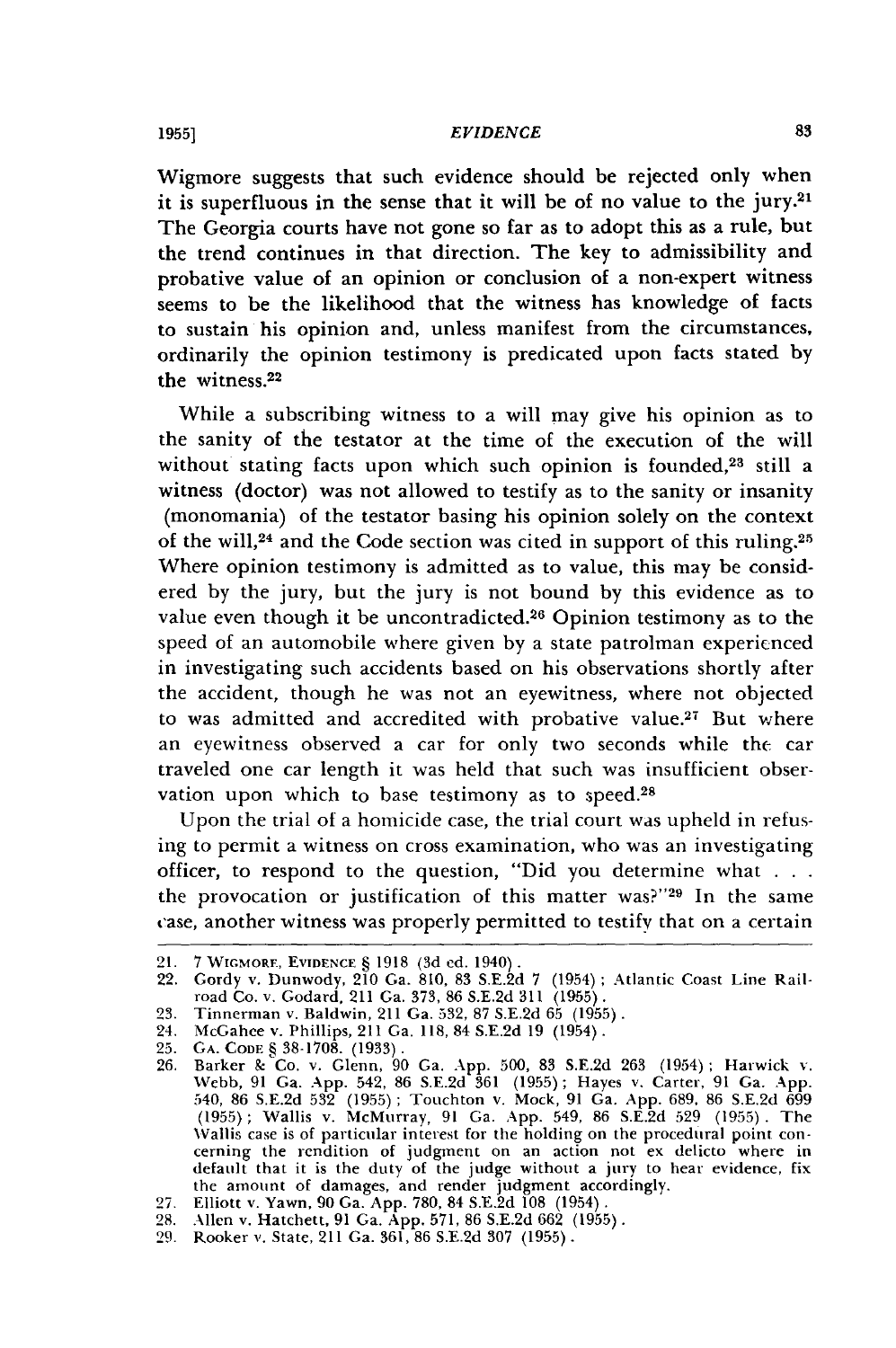### *MERCER LA W REVIEW*

occasion the defendant "appeared to be excited and mad," as that was referred to by the court as a matter of fact. The court of appeals reiterated the holding that "the testimony of an injured person as to the extent of his injuries may be believed in preference to the opinions of 'a whole college of physicians' testifying to the contrary."30 In a suit to annul a marriage on the ground of impotency, the supreme court held that a finding of impotency was not demanded, stating "courts generally recognize that proof of impotency rests primarily on the testimony of medical experts."31

A non-expert witness, under the terms of Georgia Code section 38-708 (1933), is competent to testify as to his belief in the genuineness or falsity of the signature to a writing, if he will swear that he knows or would recognize the handwriting of the person purporting to have signed. The source of the witness' knowledge goes to his credit and the weight of his evidence.<sup>32</sup> In an action to set aside deeds as made for the purpose of hindering, delaying or defrauding creditors, the maker is permitted to testify that in executing the conveyance he had no intention to hinder, delay or defraud the plaintiff or any other creditor. A party may testify to his intention. It is evidence to be considered, but the facts-all of the facts-are to be considered to arrive at the truth respecting his real motive.<sup>33</sup>

# REFRESHING RECOLLECTION

The Code section<sup>34</sup> provides, "A witness may refresh and assist his memory by the use of any written instrument or memorandum, provided he finally shall speak from his recollection thus refreshed, or shall be willing to swear positively from the paper." The court of appeals recognized that provision, but upheld the trial court in refusing to a witness for the defendant on cross-examination the opportunity to refer to his notes to refresh his memory to aid him in identifying one photograph (of several introduced in evidence by the defendant) which had been testified about by the witness on direct examination. The court said that here the question was not one of the witness' memory, but rather of his ability to identify a photograph that showed skid marks that he had testified about.<sup>35</sup>

<sup>30.</sup> Fulton Bag & Cotton Mills v. Speaks, 90 Ga. App. 685, 83 S.E.2d 872 (1954).

<sup>31.</sup> S. v. **S..** 211 Ga. 365, 86 S.E.2d 103 (1955).

<sup>32.</sup> Gaulding v. Courts, 90 Ga. App. 472 83 S.E. 2d 288 (1954).

<sup>33.</sup> Childers **v.** Ackerman Construction Company, 211 Ga. 350, 86 S.E.2d 227 **(** 1955).

<sup>34.</sup> **GA. CODE § 38-1707 (1933).** 

<sup>35.</sup> Stcinmetz **x.** Chambley, 90 Ga. App. 519, 83 S.E.2d 318 (1954).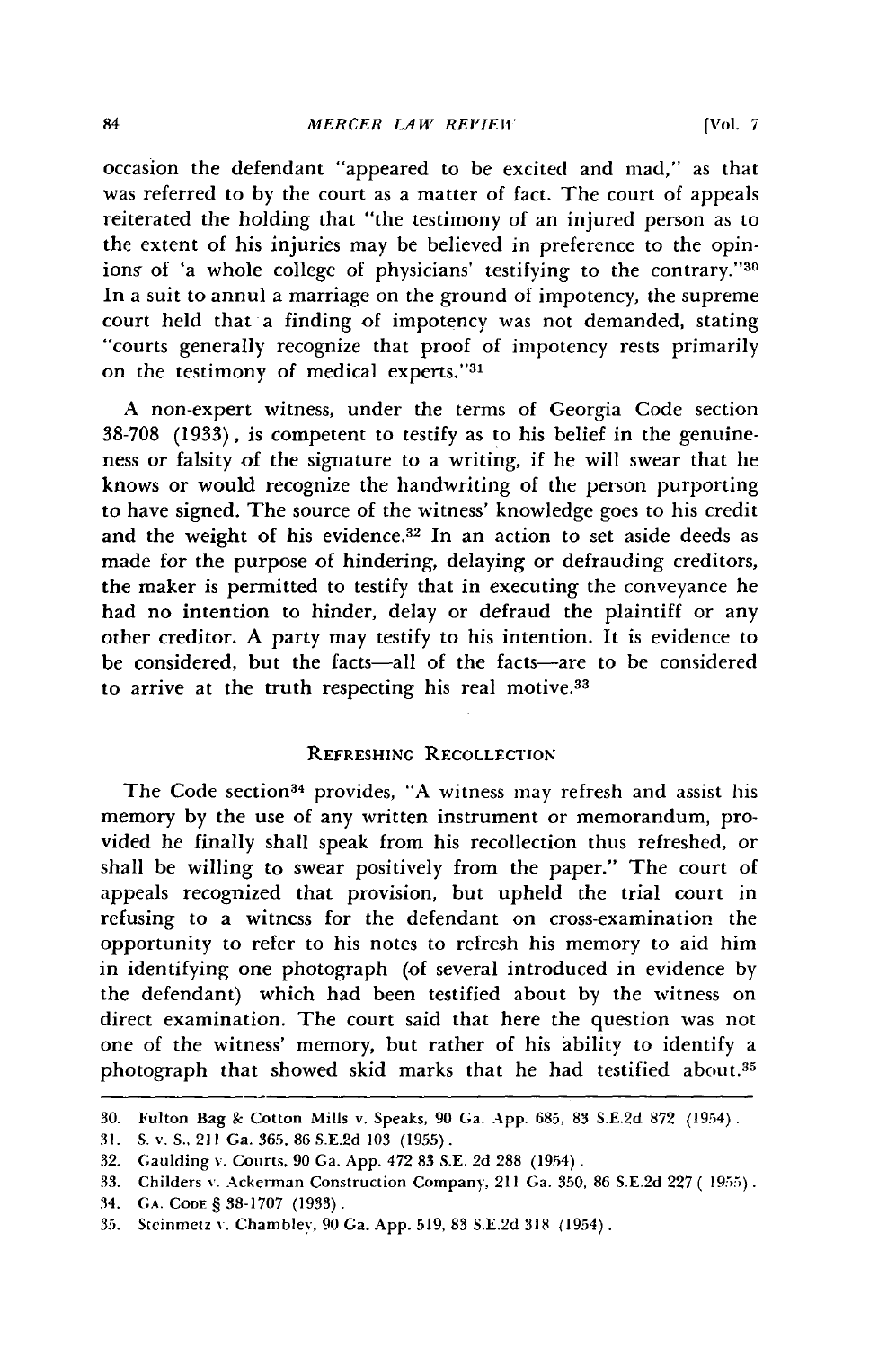#### *E VIDENCE*

# ADMISSIBILITY **AND** PROBATIVE **VALUE**

Evidence of other allegedly similar transactions came under review in a civil case.<sup>36</sup> In an action against two defendants, the car owner and the driver respectively, where negligent operation was charged against the driver and the owner was charged with negligence in permitting the driver to drive "knowing him to be a reckless and incompetent driver." It was held that evidence of the driver's incompetence and his reputation in this respect would be admissible against the owner but not against the driver.

The question of the admissibility of such evidence in criminal cases arose in a number of instances during the survey period, and both courts had occasion to reiterate the established rule in this state that evidence of other criminal transactions is not generally admissible, there being an exception in cases where two crimes are so similar in point of method or time that the proof of one tends to prove the other<sup>37</sup> for the purpose of identification and showing the state of mind, plan, motive and scheme of the defendant.<sup>38</sup> The exception is strictly viewed **by** the courts and there must be some logical connection between the two from which it can be said that proof of one tends to establish the other.39.

The parole evidence rule<sup>40</sup> was treated in several court of appeals decisions. In determining whether a transaction is a bona fide time price sale or a device to cloak usury, the court will look to the substance of the transaction, and to that end parol evidence is admissible to show that the writing executed **by** the parties does not represent the true agreement.<sup>41</sup> In the absence of a charge of fraud or mistake, generally the rule is strictly adhered to and parol evidence is not admissible to vary the terms of a written instrument.<sup>42</sup>

The obligation on a party to produce the highest and best evidence (or account for its absence) was reaffirmed **by** both courts

**<sup>36.</sup>** Healan v. Powell, **91** Ga. **App. 787, 87 S.E.2d 332 (1955).**

<sup>37.</sup> Diggs v. State, 90 Ga. App. 853, 84 S.E.2d 611 (1954); Smith v. State, 91 Ga. App. 360, 85 S.E.2d 623 (1955); Craig v. State, 91 Ga. App. 418, 85 S.E.2d 777  $(1955)$ .

<sup>38.</sup> Mosley v. State, 211 Ga. 611, 87 S.E.2d 314 (1955).

<sup>39.</sup> Strickland v. State, 91 Ga. App. 843, 87 S.E.2d 363 (1955) **;** Howard v. State, 211 Ga. 186, 84 S.E.2d 455 (1954) **;** Pilcher **v.** State, 91 Ga. App. 428, 85 S.E.2d **618.** (1955).

<sup>40.</sup> **GA. CODE** § 38-501 (1933).

<sup>41.</sup> Jackson v. Commercial Credit Corp., 90 Ga. App. 352, 83 S.E.2d 76 (1954).

<sup>42.</sup> Owens v. Service Fire Ins. Co., 90 Ga. App. 553, 83 S.E.2d 249 (1954) ; Kiser v. Godwin, **90** Ga. App. 825, 84 S.E.2d 474 (1954); McCullough v. Stepp, 91 Ga. App. 103, 85 S.E.2d 159 (1954); Gilder v. Underwriters at Lloyds, 91 Ga. App. 231, 85 S.E.2d 499 (1954); Horne v. Harris Motor Company, 91 Ga. App. 844, 87 S.E.2d 350 (1955).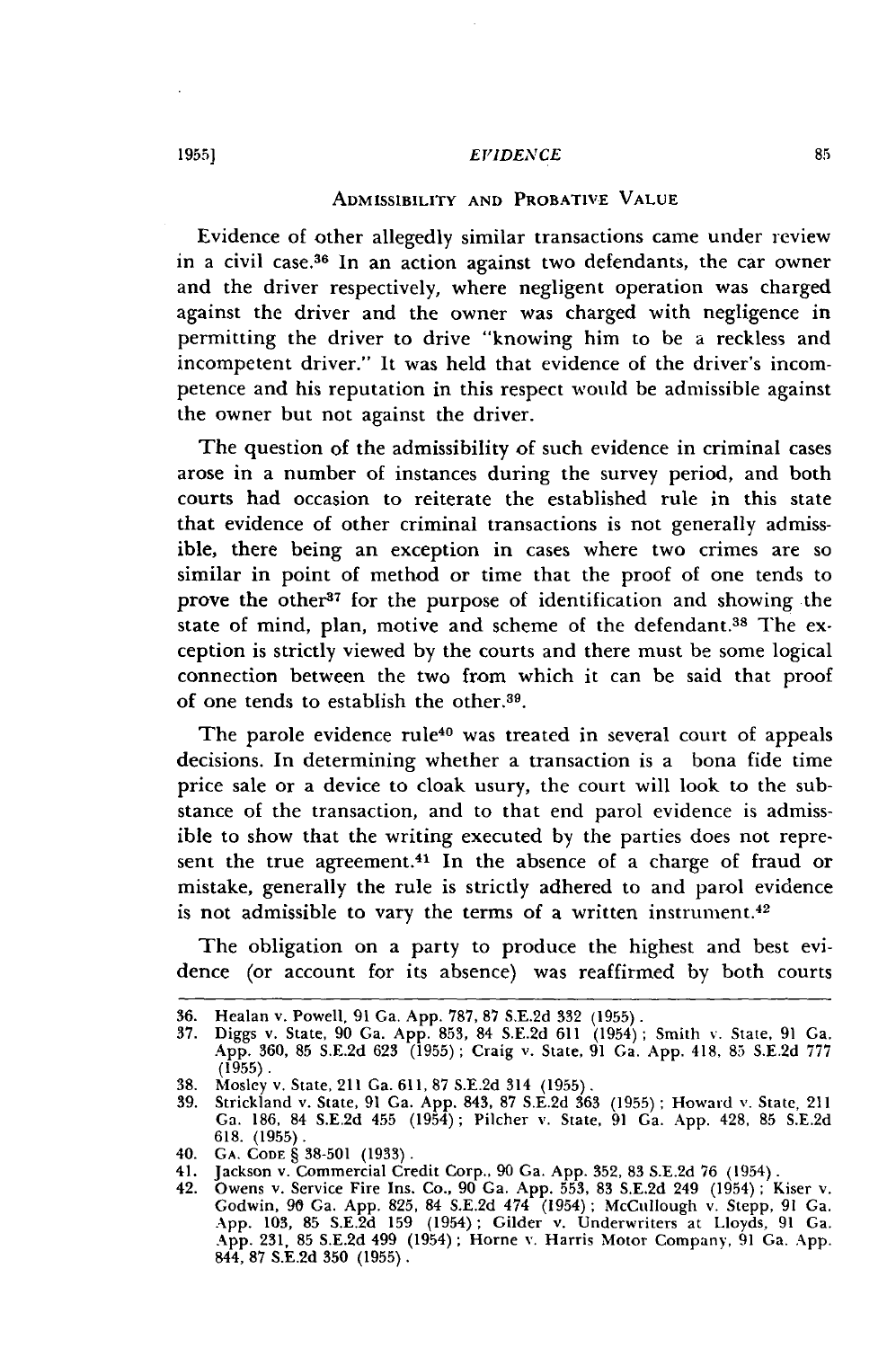during the survey period.<sup>43</sup> On the question of probative value after admission, however, the court of appeals held that the presumption that may arise where the plaintiff had certain and satisfactory evidence in his power to produce but relied upon weaker or inferior evidence<sup>44</sup> is a presumption of fact and not of law, and consequently is to be applied **by** the jury.45 Certified copies of public county records kept in accordance with the law constituted evidence in the only form the law would permit.<sup>46</sup>

The position of the Georgia courts heretofore taken under the common law sustaining the admissibility of illegally obtained evidence,<sup>47</sup> which is in opposition to the so-called "federal" rule,<sup>48</sup> was reaffirmed. <sup>49</sup>

Where properly objected to, the admission of irrelevant, **immate**rial and prejudicial matter is improper.50

The usual exclusion of hearsay evidence<sup>51</sup> is fundamentally based upon the following objections. **1)** The declarant speaks (or writes) without the solemnity of an oath. 2) There is no opportunity for the fact finding body to observe his demeanor. **3)** There is danger of the witness reporting the statement inaccurately. 4) No opportunity is offered to the adversary to cross examine the absent declarant.

An investigative report made **by** the Assistant Superintendent of Banks was excluded in a mandamus proceeding against the Superintendent of Banks to require him to issue a certificate approving an application for a bank charter. $52$  Hearsay evidence may be admissible when it derives its competency from the necessity of the case,<sup>53</sup> and in two workmen's compensation cases this exception served to admit testimony as to statements made **by** the deceased employee prior to death.<sup>54</sup> But where plaintiff sought to testify as to a statement made

- 46. Gordy **v.** Dunwody, 210 Ga. **810, 83 S.E.2d 7** (1954).
- 47. **8 WiC,MORE, EVIDENCE § 2183 (3d Ed.** 1940).
- 48. United States v. Puliese, **153 F.2d** 497 (2nd Cir. 1945).
- 49. Jones v. State, 90 Ga. App. 761, 84 S.E.2d 124 (1954); Sideh v. State, 91 Ga. App. 387, 85 S.E.2d 610 (1955).<br>50. Livingston v. Livingston, 211 Ga. 420, 86 S.E.2d 288 (1955); Housing Authority
- of the City of Calhoun v. Spink, **91** Ga. **App. 72, 85 S.E.2d 80** (1954) **; Keeblci** v. Willard, **91** Ga. **App. 551, 86 S.E.2d 379 (1955).**
- **51. GA. CoDE§38-301 (1933).**
- **52.** Persons v. Mashburn, 211 Ga. **477, 86 S.E.2d 319 (1955).**
- **53. TGdd** v. State, 200 Ga. **582, 37 S.E.2d 779** (1946).
- 54. Atlanta v. Crouch, **91** Ga. **App. 38,** 84 **S.E.2d** 475 (1954) **;** Flemming **v.** St. Paul-Mercury Indemnity Company, **91** Ga. **App. 582, 86 S.E.2d 637 (1955).**

<sup>43.</sup> Atlantic Coast Line Railroad Company v. Godard, 211 Ga. **373, 86 S.E.2d 311** (1955); Jones v. Liberty Mutual Fire Insurance Co., 90 Ga. App. 667, 83 S.E.2d<br>837 (1954); Beard v. Westmoreland, 90 Ga. App. 632, 84 S.E.2d 93 (1954); Webb<br>v. May, 91 Ga. App. 437, 85 S.E.2d 641 (1955); Rogers Lumber Comp Smith, **91** Ga. **App. 632, 86 S.E.2d** 640 **(1955).**

**<sup>44.</sup> GA. CODE § 38-119 (1933).**

<sup>45.</sup> B'rns v. Colonial Stores, Inc., **90** Ga. **App.** 492, **83 S.E.2d 259** (1954).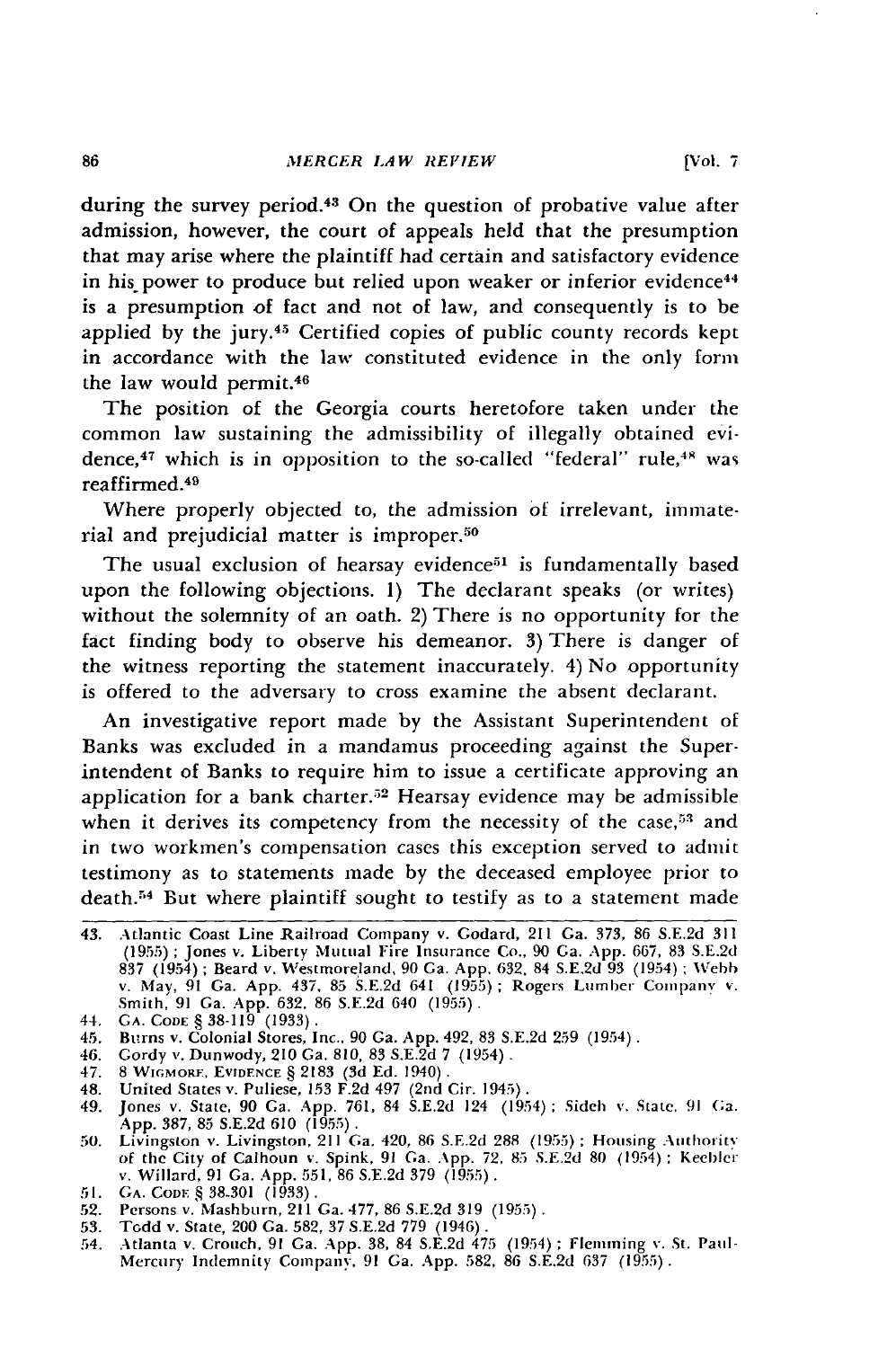#### **1955]** *EVIDENCE*

by her doctor to her husband and the husband was available in court, such evidence was properly excluded.<sup>55</sup> Affidavits offered to be used on interlocutory hearing are subject to the hearsay rule, and where violative of that rule should be excluded, $56$  The fact of death may be established by family repute,<sup>57</sup> but by no other species of hearsay evidence, and in the decision so holding the court repeated the Georgia rule (which is at variance with the majority rule) that hearsay evidence when not admissible under some statutory provision is without probative value.<sup>58</sup> Conversations with or between third parties would normally fall within the hearsay rule, but where the fact of such dealings is material to the issue and it is such fact, and not the details of the hearsay, that is sought to be proved, the testimony relative thereto is held to be admissible.<sup>59</sup> Upon establishment of a prima facie foundation for its admission, a statement made by the deceased as a dying declaration is admissible.<sup>60</sup>

Upon the trial of a criminal case, the state may not first inject the issue of the defendant's character. When the defendant places his general good character in issue, the state may rebut it by evidence as to general bad character, but not by specific acts.<sup>61</sup> Where evidence is admissible to show motive, the fact that it may inject the issue of the defendant's character does not, however, render such evidence inadmissible. <sup>62</sup>

While the law of evidence relating to confessions falls within the field of criminal law, and that is frequently true as to admissions, the latter frequently becomes pertinent in the trial of civil cases. In a suit on an insurance policy payable upon accidental injury where the determinative issue was whether or not the policy was in effect on the date of the accident, there was admitted in evidence a slip of paper bearing the policy number and dates indicative of effectiveness of policy on the date in question. The admission of this paper was held to be error for the reason that there was no evidence that the admission was made as a part of the res gestae, or by an officer of the corporation so authorized, or that the agent otherwise

<sup>55.</sup> Price v. Whitley Constroction Company. 91 Ga. App. 257, 85 S.E.2d 528 (1954).

<sup>56.</sup> Levin v. Myers, 211 Ga. 474, 86 S.E.2d 283 (1955); S. A. Lynch Corporation v. Stone, 211 Ga. 516, 87 S.E.2d 57 (1955).

<sup>57.</sup> **GA. CODE § 38-303 (1933).** 

<sup>58.</sup> Ferguson v. Atlanta Newspapers, Inc., 91 Ga. App. 115, 85 S.E.2d 72 (1954). 59. Bromberg v. Drake, 91 Ga. App. 118, 85 S.E.2d 160 (1954) ; Beard v. Westmore-

land, 90 Ga. App. 632, 84 S.E.2d 93 (1954).

<sup>60.</sup> Lee **v.** State, 211 Ga. 170, 84 S.E.2d 353 (1954).

<sup>61.</sup> Folds v. State, 90 Ga. App. 849, 84 S.E.2d 584 (1954); Smith v. State, 91 Ga. App. 360, 85 S.E.2d 623 (1955).

<sup>62.</sup> Crawford v. State, 211 Ga. 166, 84 S.E.2d 354 (1954).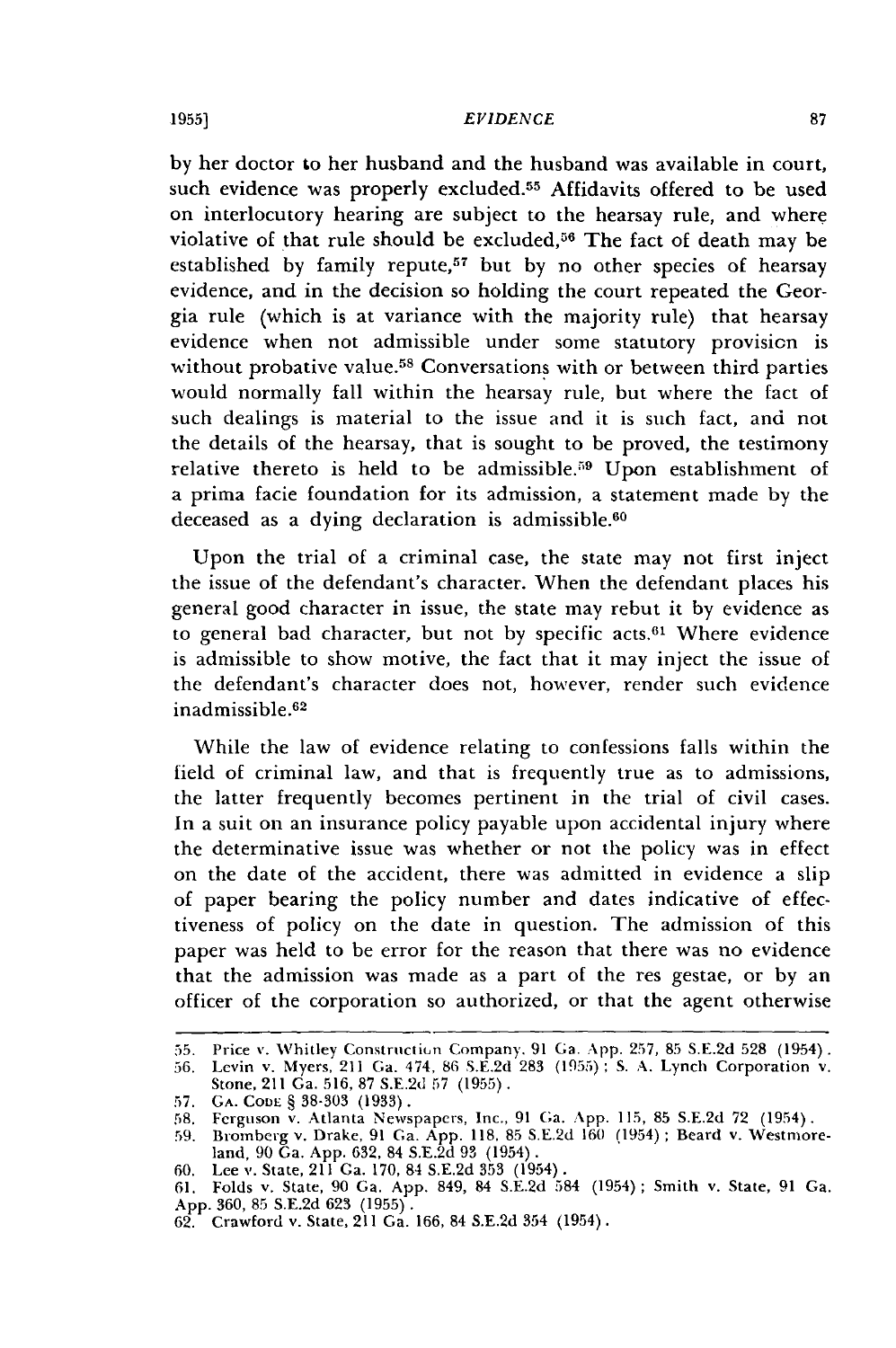had authority to make the admission.<sup>63</sup> In a civil negligence case, a plea of guilty to a charge of violating a criminal statute is admissible against the offender where the negligence relied on grew out of the violation of the statute. $64$  The plaintiff in a civil case will not be permitted to recover where recovery is dependent upon his own testimony that is vague, inconsistent, equivocal and contradictory; but an extra-judicial statement which in some way contradicted his testimony cannot bring this rule of construction into play.65 While this rule is applicable against a corporate party, the court of appeals held "it has never been extended beyond the president to other officers."<sup>66</sup> On the question of admission by an agent being binding on the corporate party, the court of appeals held that where defendant taxicab company in an action for injuries sustained by a passenger had denied in its pleadings that plaintiff was a passenger in one of its cabs, but the general manager and vice president of the company admitted that on the day following the injury he had received a telephone call from the plaintiff's attorney and had discussed her injuries, testimony of that attorney that on that day he had called the telephone number of defendant company and that a person holding himself out to be manager of the company had stated that the accident had been reported to him and that he was investigating the extent of plaintiff's injuries, was admissible as an admission against interest under Georgia Code section **38-403** (1933).67

In criminal cases the rule is reaffirmed that "a confession of guilt freely and voluntarily made by the accused is direct evidence of the highest character, and sufficient to authorize a verdict of guilty when corroborated by proof of the corpus delicti."<sup>68</sup> Where the confession is not corroborated by any evidence outside the confession, a verdict of guilty thereon cannot stand.<sup>69</sup> Admitting a confession over objection where the proper and necessary foundation has not been laid necessitates a new trial.<sup>70</sup> Where the defendant freely and voluntarily made a verbal statement to the sheriff which was admitted without objection, it was not error also to admit in evidence the further portion of his verbal statement where both portions involved damaging admissions.<sup>71</sup>

69. Chapman v. State, 90 Ga. App. 845, 84 S.E.2d 485 (1954). 70. Tucker v. State, 91 Ga. App. 592, 86 S.E.2d 634 (1955).

**<sup>63.</sup>** Life & Casualty Insurance Company of Tennessee v. Monday, 91 Ga. App. 656, 86 S.E.2d 689 (1955). 64. Webb v. May, 91 Ga. App. 437, 85 S.E.2d 641 (1955).

<sup>65.</sup> Tuggle v. Waller, 91 Ga. App. 721, 87 S.E.2d 123 (1955).

<sup>66.</sup> Ray v. Thomas McDonald Corp., 90 Ga. App. 872, 84 S.E.2d 705 (1954). 67. Pope v. Associated Cab Co., 90 **Ga,** App. 560, 83 S.E.2d 310 (1954).

<sup>68.</sup> Davis v. State, 211 Ga. 76, 84 S.E.2d 46 (1954).

<sup>71.</sup> Jackson v. State, 211 Ga. 490, 86 S.E.2d 306 (1955).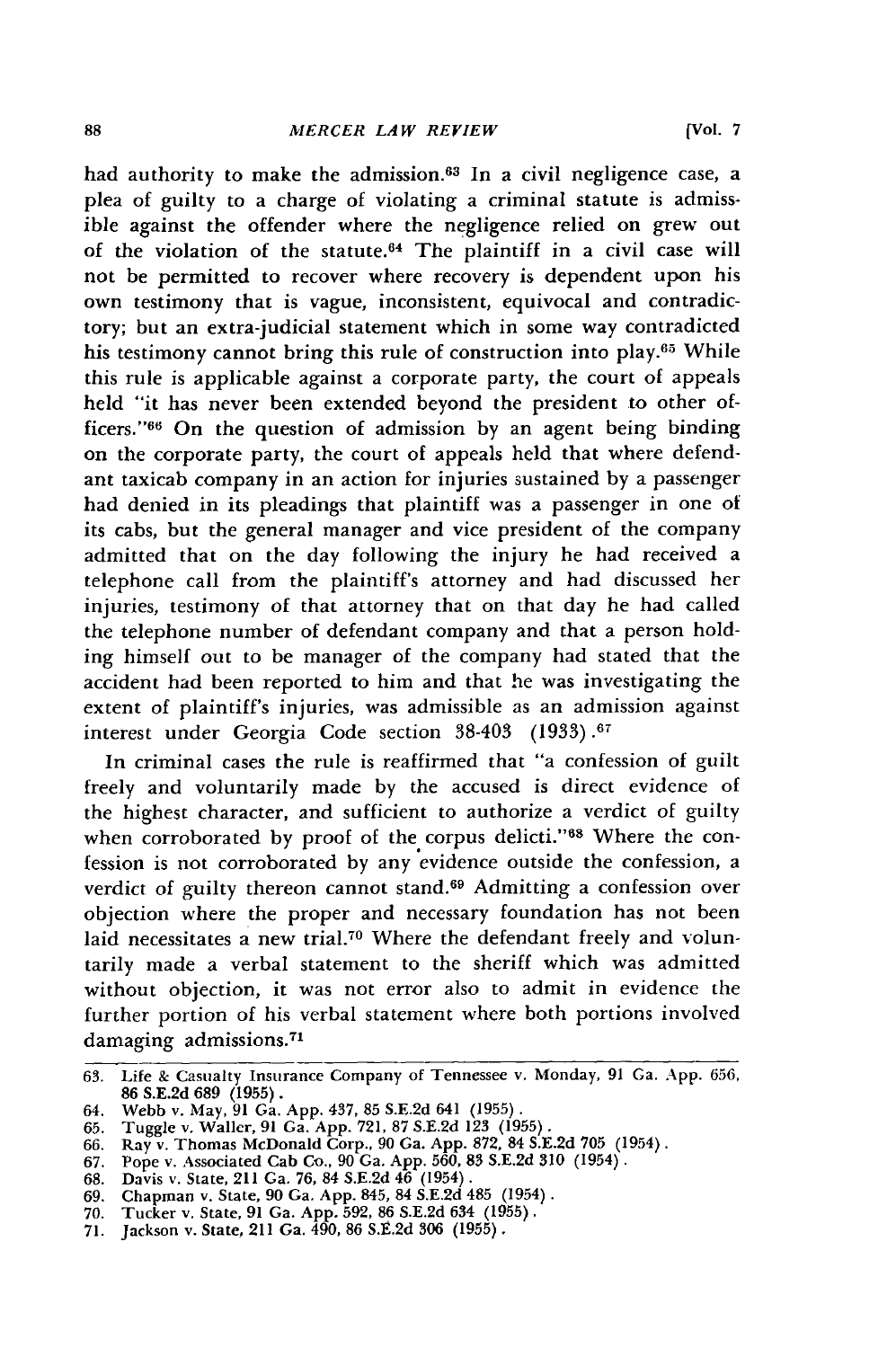#### *EVIDENCE*

The writer on the subject of evidence in the survey issue of this Law Review for the year **1949-195072** advocated the enactment in this state of a business enteries statute. Such a statute was in fact enacted in **1952. <sup>73</sup>**The court of appeals had a case under review falling squarely within the terms of that statute. Upon the trial of the case, plaintiff's bookkeeper identified certain of plaintiff's ledger sheets setting out the account. On cross examination, however, he testified, "I did not make any of the entries **....** I do not know who made them. **.** . I have never seen (the defendant) sign his name; I do not know his signature. I did not deliver the fertilizer to him; I did not see him get any fertilizer delivered to him; I do not know whether any fertilizer was ever delivered to him or not .... **."** The ledger sheets were admitted in evidence over objection and the court of appeals affirmed the judgment for the plaintiff. The court said "There was evidence . . . from which the court could have determined that the entries were made in the regular course of business. **.** . Prior to the enactment of the Code section quoted (Georgia Laws 1952, p. 177) there could be no question that the testimony of a witness who did not make entries and did not know them to be correct would not furnish sufficient foundation for the introduction of the entries in evidence. This section certainly opens a broad departure from the hitherto fixed rules of evidence relative to the introduction of books and papers."74

In another case before this court, counsel for the defendant car owner offered in evidence in the trial court the playing in the presence of the jury of a dictaphone record which contained questions propounded by such counsel to the co-defendant who was the driver, and the answers elicited thereto. The court of appeals sustained the trial court in refusing to admit the proffered evidence placing the decision on the basis that a proper foundation had not been laid for its admission, and went on to enumerate seven requisites of such a foundation. "1) It must be shown that the mechanical transcription device was capable of taking testimony. 2) It must be shown that the operator of the device was competent to operate the device. 3) The authenticity and correctness of the recording must be established. 4) It must be shown that changes, additions, or deletions have not been made. 5) The manner of preservation of the record must be shown. 6) Speakers must be identified. 7) It must be shown that the testimony elicited was freely and voluntarily made, with-

**19551**

<sup>72. – 2</sup> MERCER L. REV. 88, 108 (1950)<br>73. – Ga. Laws 1952, p. 177, Ga. Code Ann. § 38-711 (Rev. 1954)<br>74. – Guthrie v. Berrien Products Company, 91 Ga. App. 45, 84 S.E.2d 596 (1954)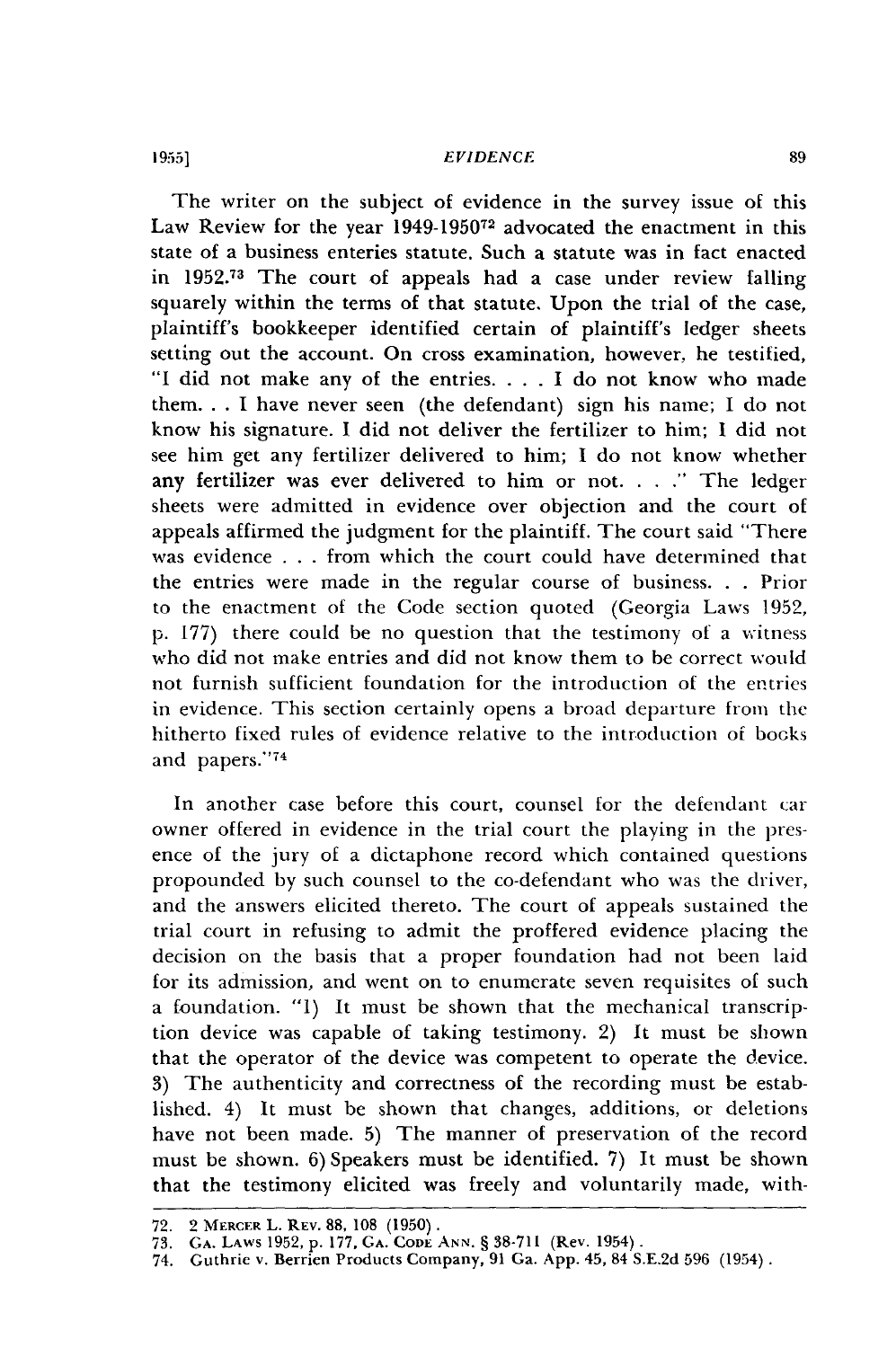out any kind of duress."<sup>75</sup> The report of the case unfortunately, does not specify whether this transcription was offered as the testimony of the co-defendant, or simply as an extra-judicial statement offered to impeach or contradict his sworn testimony. It would, of course, make a great deal of difference, for if it be offered as the former there would be further grave questions such as administration of an oath, commission or consent to take testimony, and protection of the right of cross examination, and the court makes no mention of these. On the other hand if the evidence was offered as an extra-judicial statement, the printed report of the case shows no basis for the admission of such.

## **COMPETENCY**

The last issue of this Law Review carried a comprehensive treatment of the incompetency of witnesses under the "dead man" rule as prescribed **by** Georgia Code section **38-1603 (1933).67** The supreme court had this question before it on two occasions during the survey period. In one of these cases it appeared that in 1949 Mrs. Childers had procured a verdict and judgment against the construction company for monies due her testator. In **1951,** she filed suit against the company and two of its officers alleging insolvency of the company and seeking to set aside deeds from the company to the individual defendants on the ground that they were made for the purpose of hindering, delaying or defrauding creditors of the defendant company. During the trial the defendants tendered as evidence two canceled checks dated after the dates of the deeds but prior to the 1949 suit signed **by** the defendant company payable to plaintiff's testator, both of which were paid **by** the bank. Objection was made on the ground that the checks related to a matter adjudicated in the 1949 suit, and also on the ground that they had reference to a transaction between defendants and plaintiff's testator, since deceased, and consequently fall within the terms of the Code section. The checks were admitted "for the limited purpose of determining whether or not an obligation then due (plaintiff's testator) **by** Ackerman Construction Company was paid in full subsequently to the date the deeds sought to be cancelled were executed." The admission of this evidence for the limited purpose was approved, but the admission **by** the trial court of testimony **by** one of the individual defendants that these checks paid the claim (of plaintiff's testator) as a creditor of the construction company in full to that date was held to be erroneous.

**<sup>75.</sup>** Steve M. Solomon, Jr., Inc. v. Edgar, **92** Ga. **App. 207, 88 S.E.2d 167 (1955). 76.** Harper, The *Dead Man Rule,* **6 MERCER** L. **REV.** 249 **(1955).**